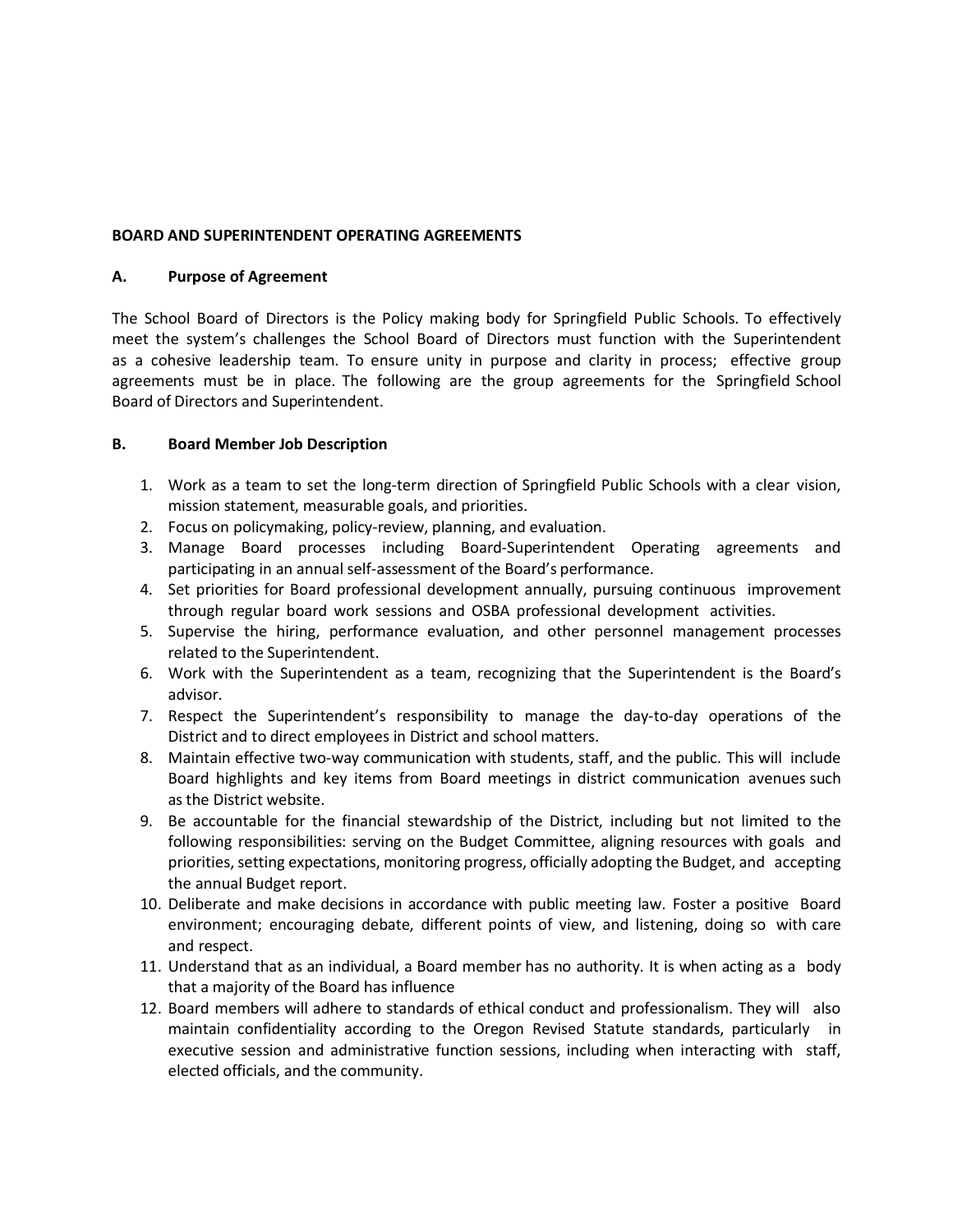## **C. Role of Board Leadership: Board Chair/Vice Chair**

- 1. Manage the Board's process; convene meetings; develop the Board agenda with the Superintendent, seeking Board member input; and execute documents, as appropriate.
- 2. Serve as the authorized spokesperson for the Board with regard to Board policy, process, and decisions. The Chair may delegate this responsibility to other Board members and/or the Superintendent.
- 3. Communicate with individual Board Members concerns shared with the Chair by other Board members regarding issues agreed to in the Operating Agreement.
- 4. Facilitate the orientation of new Board Members.
- 5. Assist the Superintendent in communicating important information to the full Board. Keep Board members apprised of information exchanged with the Superintendent.
- 6. The Vice Chair will perform these duties when the Chair is not available.

## **D. Role of the Superintendent**

- 1. Manage the day-to-day operations of the District.
- 2. Work as a team with Board Members.
- 3. Work with the Board to establish a clear vision for the District and affirm it annually.
- 4. Collaborate with the Board to set annual District goals.
- 5. Work with the Chair and Vice Chair to effectively bring information and issues to the Board to facilitate proactive, data-driven decisions on policy and budget/revenue issues.
- 6. Facilitate and direct communication between the central office staff and the Board that will require more than 20 minutes of staff time or when confidential by nature.
- 7. Provide regular communications to the Board. This may include: scheduling information for activities and events, as well as notice, follow-up or resolution of issues.

#### **E. Meeting Operations and Decision Making**

- 1. Respect the scheduled starting and ending times for meetings. Executive sessions and work sessions will end no later than 10 minutes before Board meetings. The Vice Chair will assist the Board Chair with keeping on schedule.
- 2. Attend and be fully engaged with aminimal distraction fromcell phones, etc. atregularly scheduled Board meetings unless prevented by sickness or an unavoidable cause.
- 3. Cooperate in scheduling special meetings and/or work sessionsfor planning and training purposes.
- 4. Prepare for Board meetings by completing the following:
	- a. Read the complete Board packet prior to the meeting. Board Packets will be provided via email or posted online no later than the Friday prior to a Board meeting. A hard copy may also be picked up at the District Office on the Friday afternoon prior to a meeting.
	- b. Ask questions you may have regarding the information in the Board Packet of the Superintendent or members of the Executive Team prior to the day of the meeting if possible.
	- c. If after you have asked questions you intend to pull an item from the consent agenda, please notify the Board Chair and/or Superintendent before the meeting.
	- d. Be clear in communication with the Superintendent and Board Chair prior to the meeting to avoid surprises at Board meetings.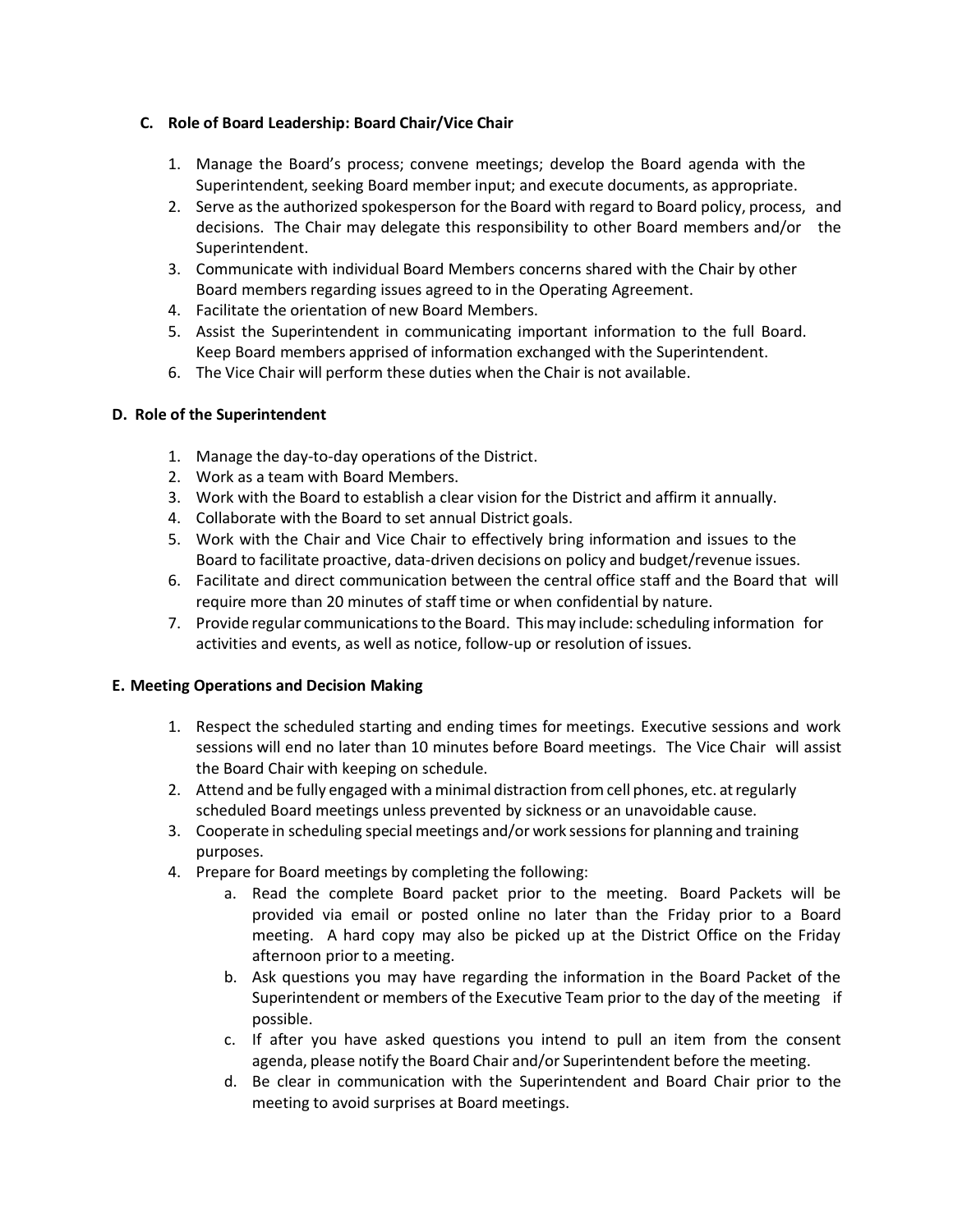- e. Make it a goalto make no new proposals on the night thatthe Board isscheduled to make a decision or take action.
- f. Items for discussion should be brought first to the Board Chair or Superintendent to be placed on the agenda by Monday the week prior to a scheduled Board meeting.
- 5. Board meeting discussions should be thorough yet concise and pertinent to the issues on the agenda.
- 6. Cast a vote on all matters except when a conflict of interest arises.
- 7. Uphold decisions that have been made by the Board.

#### **F. Communication**

- 1. Communicate openly and honestly.
- 2. Respect differences and listen well and for positive intent.
- 3. Operate as representatives and make decisions in the best interest of the whole District. Consider research, best practices, evaluative data and public input in making mindful and purposeful decisions. Being mindful of the needs of ALL the children in our District and the interests of our collective community.
- 4. Focus on the situation, issue, or behavior- not the person.
- 5. When a Board Member receives an informal complaint, listen carefully and empathetically. Direct the person to solve the problem at the lowest level.
	- a. Please talk with the teacher.
	- b. Please talk with the principal.
	- c. Please talk with the Superintendent.
- 6. Formal complaints must be forwarded to the Superintendent; the Superintendent or designee hears these. Complainants may appeal the Superintendent's decision to the School Board.
- 7. If a complainant is unwilling to speak to the Superintendent, a Board member may share the issue and the source of the complaint/concern/criticism of the District with the Superintendent. The Superintendent will keep the Board informant "source" confidential at the request of a Board member but every effort should be made to encourage trust and open communication. This is the best hope for full understanding and resolution.
- 8. Community Communication with the entire Board via Email: When the entire Board receives communication from a community member, the Board Chair will respond. A "footnote" statement will be added to the bottom of the response so that patrons understand that it is the practice of the Board that the Board Chair will respond on behalf of the Board. The footnote will read as follows:

"To assure that Board conversations and deliberations do not occur through email, the Board Chair will respond on behalf of the Board. School Board Members only deliberate when gathered as a quorum as outlined in the Public Meeting Law. All Board members will receive the response given by the Board Chair."

9. When a single Board member receives a communication from a member of the public he/she may respond to that patron as an individual Board member. The Board member may elect to forward the email and his/her response to the Board Chair or full Board if he/she wishes.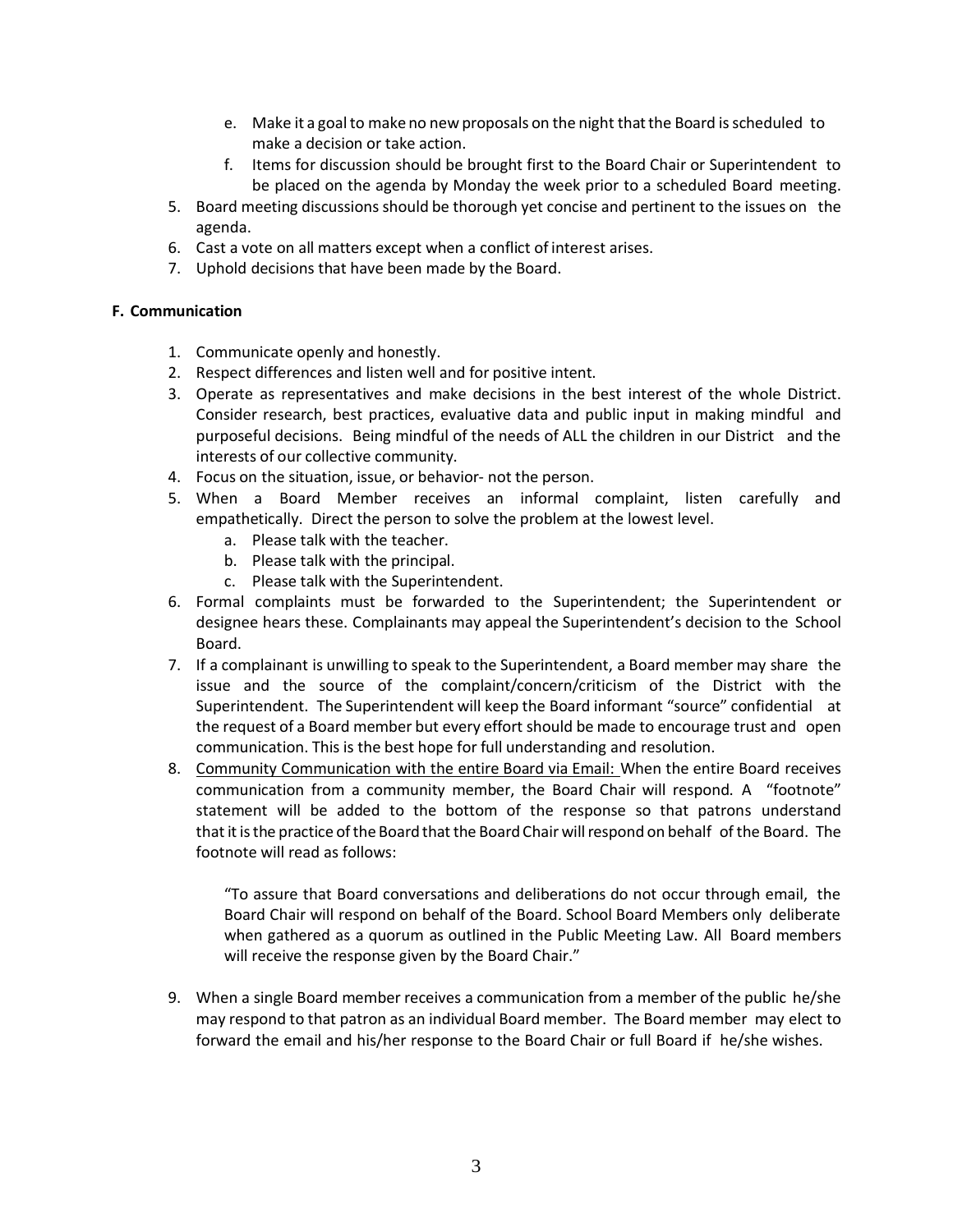- 10. When a concern or problem arises with an individual Board Member, communicate first with the Board Member. If the issue is not resolved, communicate with the Board Chair and finally with the Superintendent if necessary.
- 11. To increase transparency in district operations and Board oversight, the Superintendent should be included in meetings between a Board Member and key stakeholders.
- 12. When possible and appropriate, responses to public questions should be included in Superintendent-Board updates.

#### **G. Board or Superintendent Committees**

*Board Committees:* The committee chair is responsible for implementing the charge of the Board. The committee chair will provide regular updates of committee progress to the Board. External communication of committee progress is the responsibility of the committee chair – the committee chair will provide advanced copies to the Board and the Superintendent of any external communication 36 hours before release.

*Superintendent Committees***:** Board members may be asked to serve on a Superintendent or District committee. The Board member is a representative of the Board to staff, student, parent and community members. Board members serving on a committee should temper their participation, mindful of their position as an elected official. Board members serving on a committee are to respect the role of the committee chair and refrain from initiating a new direction for the committee or initiating formal community input except when requested by the committee chair. The Board representative on a Superintendent or District committee will assist the Superintendent in reporting committee progress to the Board. Voting rights will be determined on a case-by-case basis.